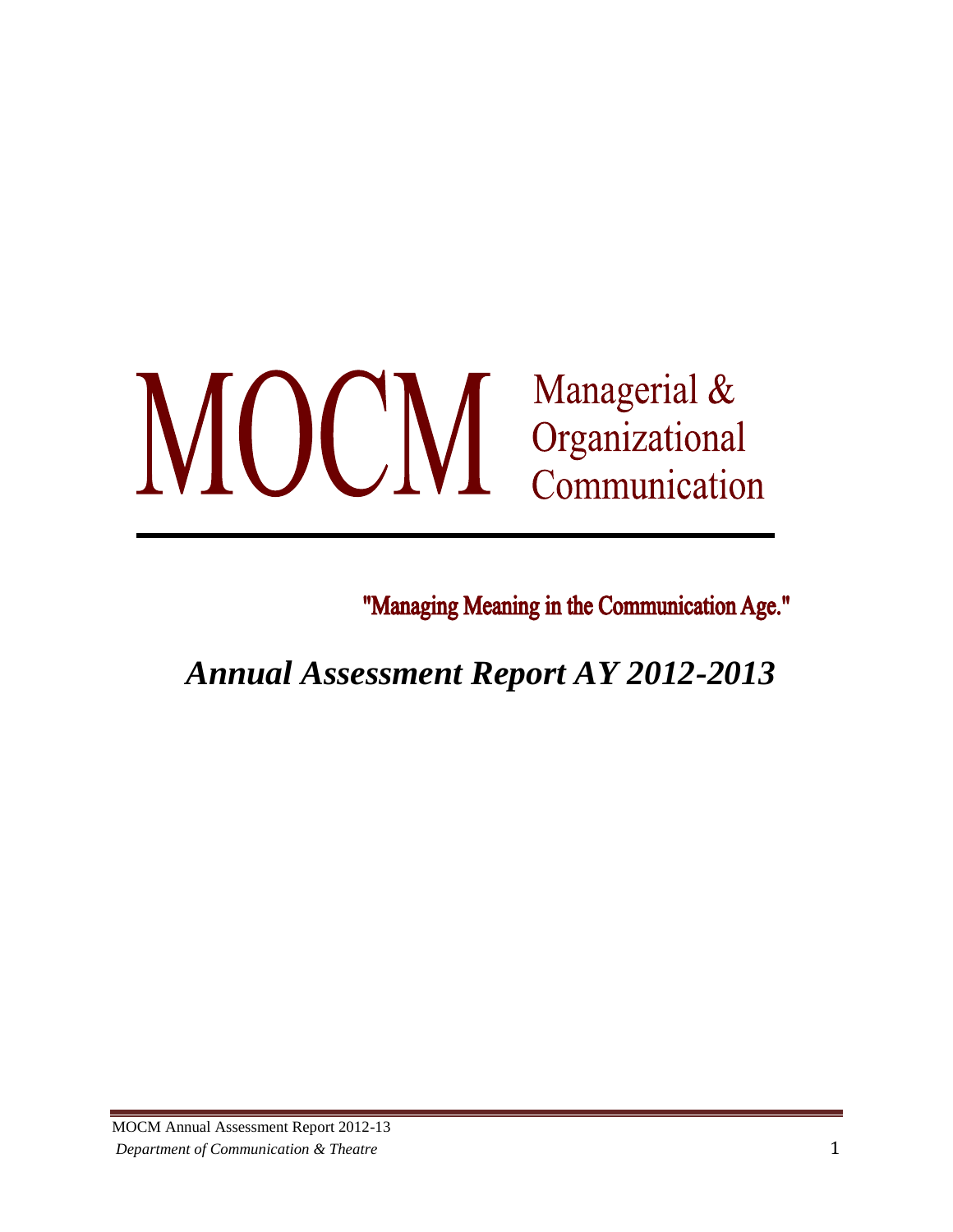#### **MOCM Annual Assessment Report AY 2012-2013 Department of Communication & Theatre**

# **I. Mission:**

University Mission:

Point Loma Nazarene University exists to provide higher education in a vital Christian community where minds are engaged and challenged, character is molded and formed, and service becomes an expression of faith. Being of Wesleyan heritage, we aspire to be a learning community where grace is foundational, truth is pursued, and holiness is a way of life. "Learn, Grow, and Service" is a motto often used to summarize the mission.

Department Mission:

As communicators, all humans are part of an ongoing conversation. Communication is inevitable, irreversible, and continuous. The messages we send and receive shape our attitudes, build our relationships, and impact the environment in which we live. The mission of the Department of Communication and Theatre is to empower students with a meaningful Christian voice in the ongoing conversation of the world in which we live. We strive to meet this mission through, learning, growing, and serving.

#### Learning Informed by our Faith in Christ

• Students will learn basic theory about the discipline of communication, organizational communication, media communication, broadcast journalism and theatre.

# Growing in a Christ Centered Community

• As students understand the process of communication, they will be challenged to use communication competently in a variety of complex environmental and social contexts.

# Serving in a Context of Christian Faith

• Students will participate in the disciplines of Communication and Theatre in the collective community around them.

The Department of Communication and Theatre is committed to helping each student learn, grow, and serve so that they may contribute meaningfully to the ongoing conversation of all humans and seeks to make an impact in the world through their communication abilities. The power to communicate is the power to transform our world one conversation at a time.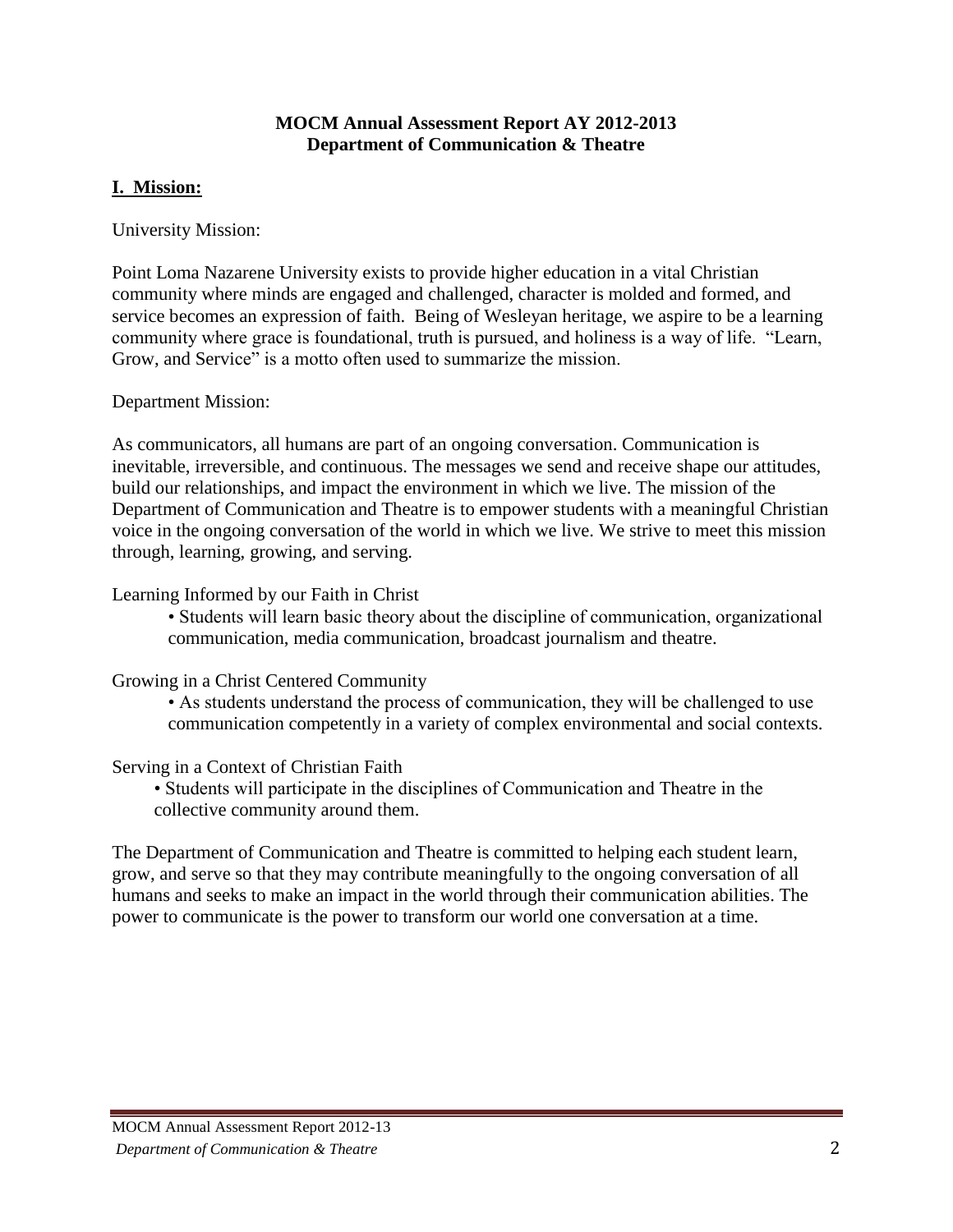|  | <b>Alignment of the Institutional and MOCM Learning Outcomes</b> |  |
|--|------------------------------------------------------------------|--|
|  |                                                                  |  |

| <b>Managerial and Organizational Communication</b>                                                                                                                                                                                                                |                                                                                                                                                                                                                                                                                                                               |  |  |  |
|-------------------------------------------------------------------------------------------------------------------------------------------------------------------------------------------------------------------------------------------------------------------|-------------------------------------------------------------------------------------------------------------------------------------------------------------------------------------------------------------------------------------------------------------------------------------------------------------------------------|--|--|--|
| <b>Institutional Learning Outcomes</b>                                                                                                                                                                                                                            | <b>MOCM Learning Outcomes</b>                                                                                                                                                                                                                                                                                                 |  |  |  |
| <b>LEARN</b><br>1. Informed by our Christian Faith, Members of the<br>PLNU community will:<br>a. display openness to new knowledge and<br>perspectives<br>b. think critically, analytically, and creatively<br>c. communicate effectively                         | Students will develop a sophisticated<br>$\bullet$<br>understanding of communication as the negotiation<br>of meaning.<br>Students will display communication competence<br>٠<br>both verbally and nonverbally in interpersonal,<br>small group, organizational, and intercultural<br>contexts.                               |  |  |  |
| <b>GROW</b><br>2. In a Christian Faith Community, Members will:<br>a. demonstrate God-inspired development and<br>understanding of others<br>b. live gracefully within complex environmental and<br>social contexts                                               | • Students will integrate a Christian perspective of<br>values and ethics in their communication in<br>interpersonal, small group, organizational ad<br>intercultural contexts.<br>• Students will develop an awareness of multiple<br>approaches to leadership and develop a personal,<br>ethic based leadership philosophy. |  |  |  |
| <b>SERVE</b><br>3. In a Context of Christian Faith, Members of the PLNU<br>community will:<br>a. engage in actions that reflect Christian discipleship<br>in a context of communal service and collective<br>responsibility<br>b. serve both locally and globally | • Students will demonstrate an ability to present<br>themselves in a professional and Christian manner,<br>including, resume, interview skills, presentations,<br>and community service.                                                                                                                                      |  |  |  |

# **II. MOCM Program Learning Outcomes:**

| PLO1             | Students will develop a sophisticated understanding of communication as the<br>negotiation of meaning.                                                         |
|------------------|----------------------------------------------------------------------------------------------------------------------------------------------------------------|
| PLO <sub>2</sub> | Students will display communication competence both verbally and<br>nonverbally in interpersonal, small group, organizational, and intercultural<br>contexts.  |
| PLO <sub>3</sub> | Students will be able to formulate a thesis, organize a complex idea, and<br>and support it with appropriate evidence using proper grammar and<br>punctuation. |
| PLO <sub>4</sub> | Demonstrate an ability to present themselves in a professional manner<br>including resume, interview skills, and presentations.                                |
| PLO <sub>5</sub> | Students will demonstrate an understanding and ability to work<br>collaboratively in a group.                                                                  |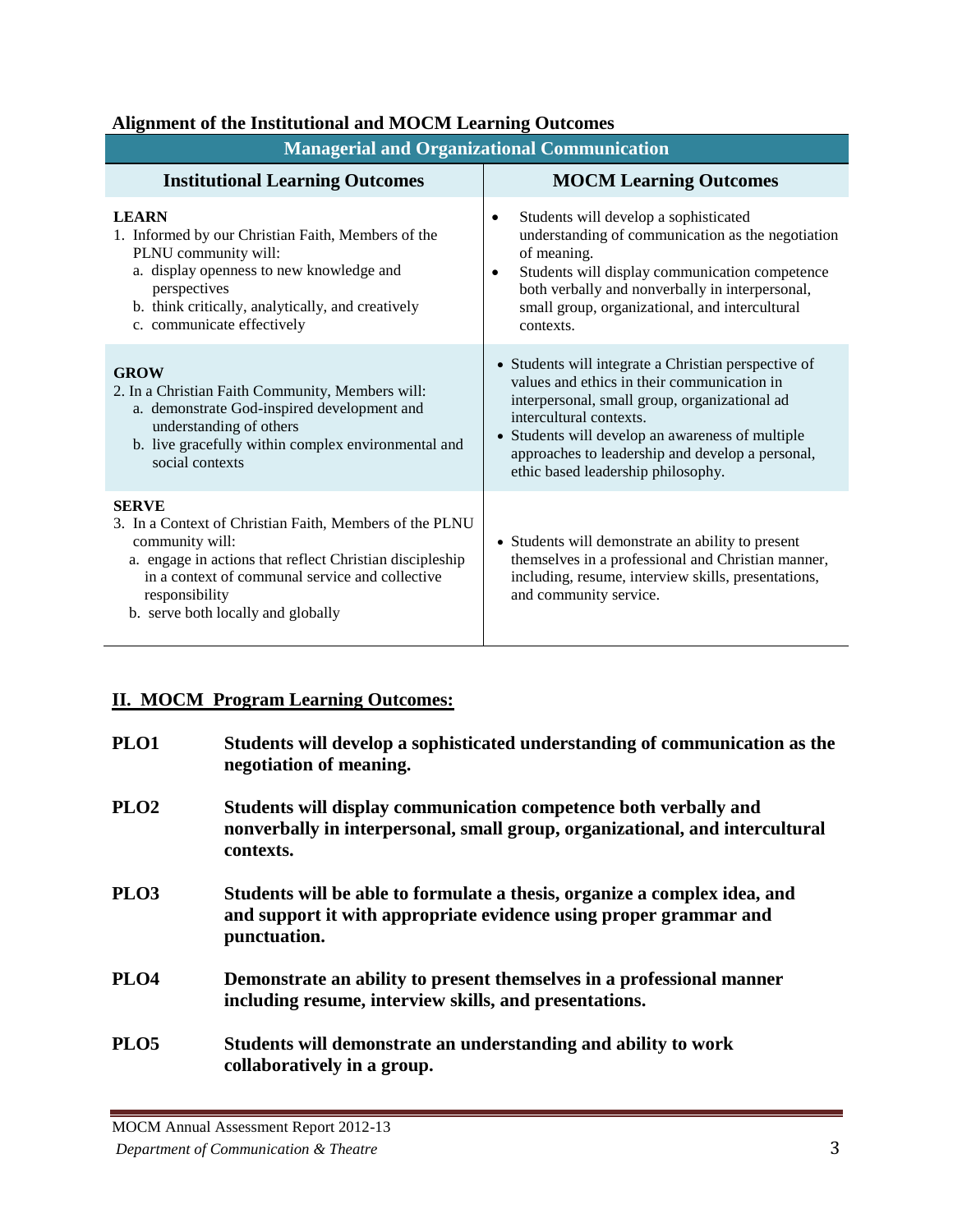| PLO <sub>6</sub> | Analyze and conduct original communication research (quantitative and<br>qualitative) using scholarly journals, data bases, and collecting and analyzing<br>empirical data.       |
|------------------|-----------------------------------------------------------------------------------------------------------------------------------------------------------------------------------|
| PLO <sub>7</sub> | Demonstrate an understanding of basic theoretical concepts relative to<br>organizational behavior including scientific management, systems theory,<br>and organizational culture. |
| PLO <sub>8</sub> | Students will integrate a Christian perspective of values and ethics in their<br>communication in interpersonal, small group, organizational, and<br>intercultural contexts.      |
| PLO <sub>9</sub> | Develop an awareness of multiple approaches to leadership and develop a<br>personal leadership philosohpy.                                                                        |

**III. Curricular Map : Attached**

#### **IV. Multi-Year Assessment Plan**

| AY 2012-2013 | <b>MOCM PLO's 1, 2, &amp; 3</b> |  |
|--------------|---------------------------------|--|
| AY 2013-2014 | <b>MOCM PLO's 4, 5, &amp; 6</b> |  |
| AY 2014-2015 | <b>MOCM PLO's 7, 8, &amp; 9</b> |  |

# **V. Methods of Assessment & Criteria for Sucess**

# **MOCM PLO 1**

| <b>Measure</b>                                    | <b>Criteria</b>       | (In)Direct | When           | <b>Whom</b>            |
|---------------------------------------------------|-----------------------|------------|----------------|------------------------|
| <b>Communication Essay</b>                        | 70% Good or Excellent | D          | <b>COM 465</b> | Forward                |
|                                                   | <b>MOCM PLO 2</b>     |            |                |                        |
| <b>Measure</b>                                    | <b>Criteria</b>       | (In)Direct | When           | Whom                   |
| Poster Session Presentation 70% Good or Excellent |                       | D/I        | COM 465        | Forward/<br>Professors |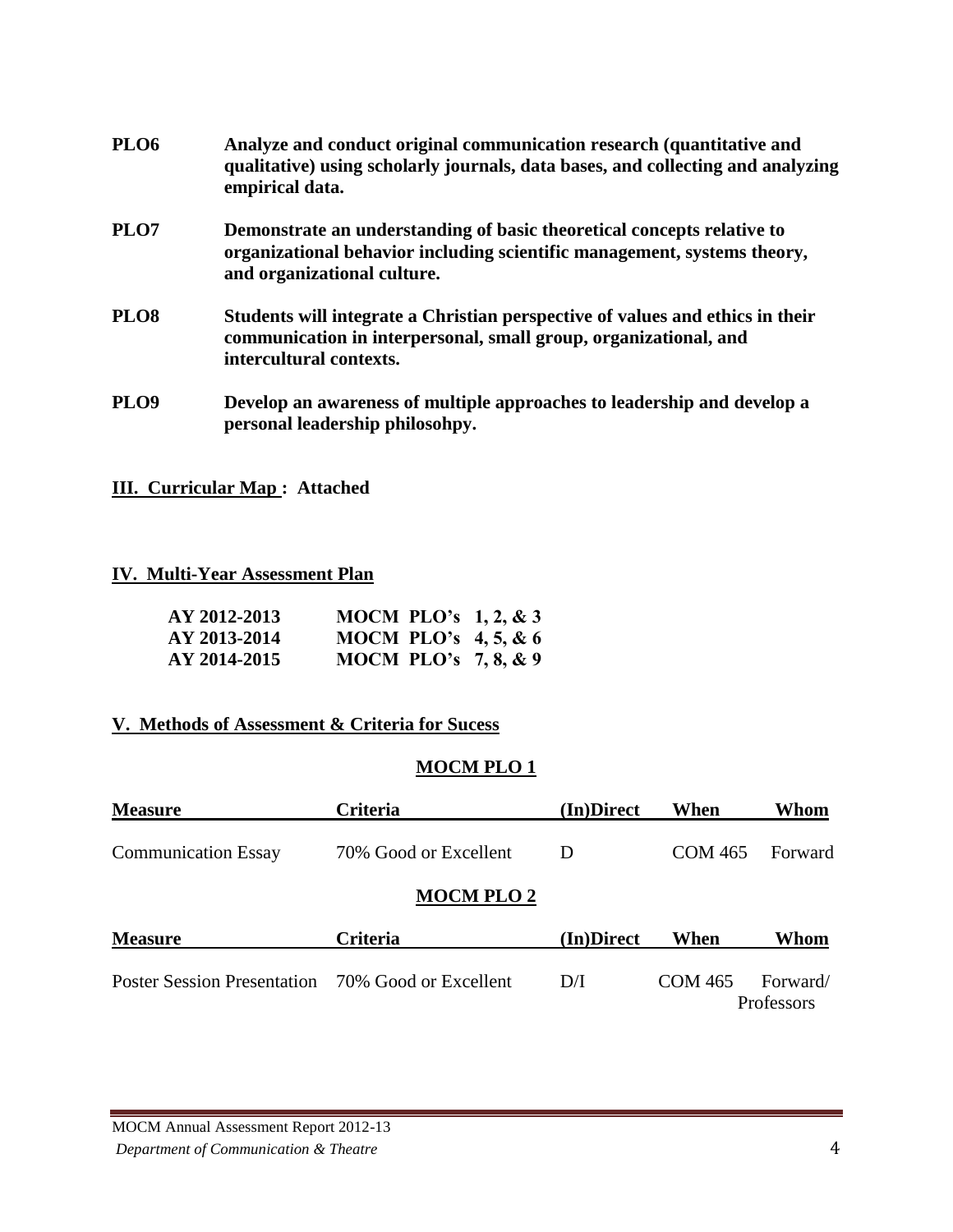| <b>Measure</b>            | Criteria              | (In)Direct  | When                  | Whom        |
|---------------------------|-----------------------|-------------|-----------------------|-------------|
| <b>Persuasion Essay</b>   | 70% Good or Excellent | D           | <b>COM 330</b>        | Czech       |
|                           | <b>MOCM PLO 4</b>     |             |                       |             |
| <b>Measure</b>            | <b>Criteria</b>       | (In)Direct  | When                  | <b>Whom</b> |
| Resume                    | 70% Good or Excellent | D           | <b>COM 422</b>        | Czech       |
| Interview                 | 70% Good or Excellent | $\mathbf I$ | <b>COM 260</b>        | <b>OSV</b>  |
|                           | <b>MOCM PLO 5</b>     |             |                       |             |
| <b>Measure</b>            | Criteria              | (In)Direct  | When                  | Whom        |
| <b>Intern Evaluation</b>  | 70% Good or Excellent | $\mathbf I$ | <b>COM 421</b>        | Supervisor  |
|                           | <b>MOCM PLO 6</b>     |             |                       |             |
| <b>Measure</b>            | Criteria              | (In)Direct  | When                  | Whom        |
| <b>Research Methods</b>   | 70% Good or Excellent | D           | <b>COM 260</b>        | Czech       |
|                           | <b>MOCM PLO 7</b>     |             |                       |             |
| <b>Measure</b>            | <b>Criteria</b>       | (In)Direct  | When                  | Whom        |
| <b>Capstone Essays</b>    | 70% Good or Excellent | D           | <b>COM 422</b>        | Czech       |
|                           | <b>MOCM PLO 8</b>     |             |                       |             |
| <b>Measure</b>            | <b>Criteria</b>       | (In)Direct  | <u>When</u>           | <u>Whom</u> |
| <b>Community Services</b> | 80% will complete     | D           | <b>COM 422</b>        | Community   |
| <b>Ethics Essay</b>       | 70% Good or Excellent | D           | <b>COM 345</b>        | Forward     |
|                           | <b>MOCM PLO 9</b>     |             |                       |             |
| <b>Measure</b>            | Criteria              | (In)Direct  | When                  | <b>Whom</b> |
| Leadership Philosophy     | 70% Good or Excellent | D           | COM 345/COM422 Czech/ | Forward     |

# **MOCM PLO 3**

MOCM Annual Assessment Report 2012-13 *Department of Communication & Theatre* 5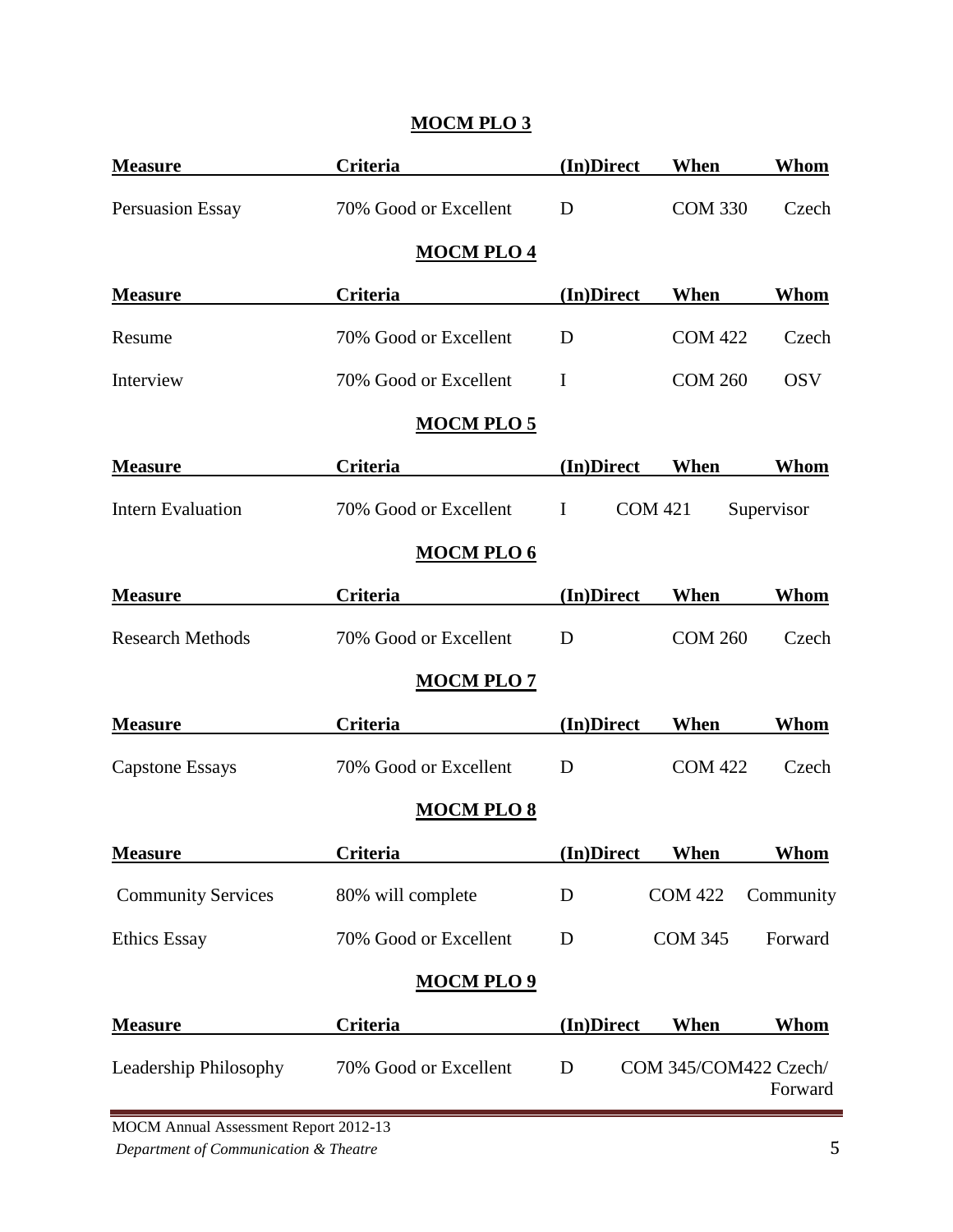# **VI. Summary of Data:**

# **PLO1: Communication Essay**

 $N = 14$  Students Excellent =  $4$  Studetns Good =  $9$  Students Novice 1 Criteria Met at 92%

Full Essays and Rubrics Attached

# **PLO2: Poster session Presentation & Evaluation**

| $N = 29$ Students | Verbal $= 86.2\%$    |
|-------------------|----------------------|
| $N = 29$ Students | Nonverbal $= 79.3\%$ |

Criteria Met

# **PLO3: Poster Session Research Methods**

 $N = 29$  Students Research Methods = 79.3%

Criteria met

# **VII. Use of Results:**

# **PLO1:**

The results of PLO1 demonstrated a mastery of learning of the basic definition of communication. However, the essays utilized were from an entry course COM 190. In the future we would like to incorporate another holist communication essay into the assessment that is written in COM 465 a senior level course. We believe this will help solidify a holist view of communication and better show growth in our students.

# **PLO2 & 3:**

These learning outcomes were evaluated at the poster session for COM 465. Students must deliver a presentation that displays communication competence both verbally and nonverbally, while explaining the cannons of social science. Based on the data we did meet our learning objectives. However, because we feel this is such an important part of our major we have been planning several changes that will finally begin to take lace next academic year. We have added a new required course COM 265 Introduction to Empirical Research. This course will be taken before COM 465. Students in COM 265 will also attend the end of the semester poster session and evaluate their peers performance and knowledge of the scientific process. We feel this will close the learning gap that was present for students entering directly into COM 465.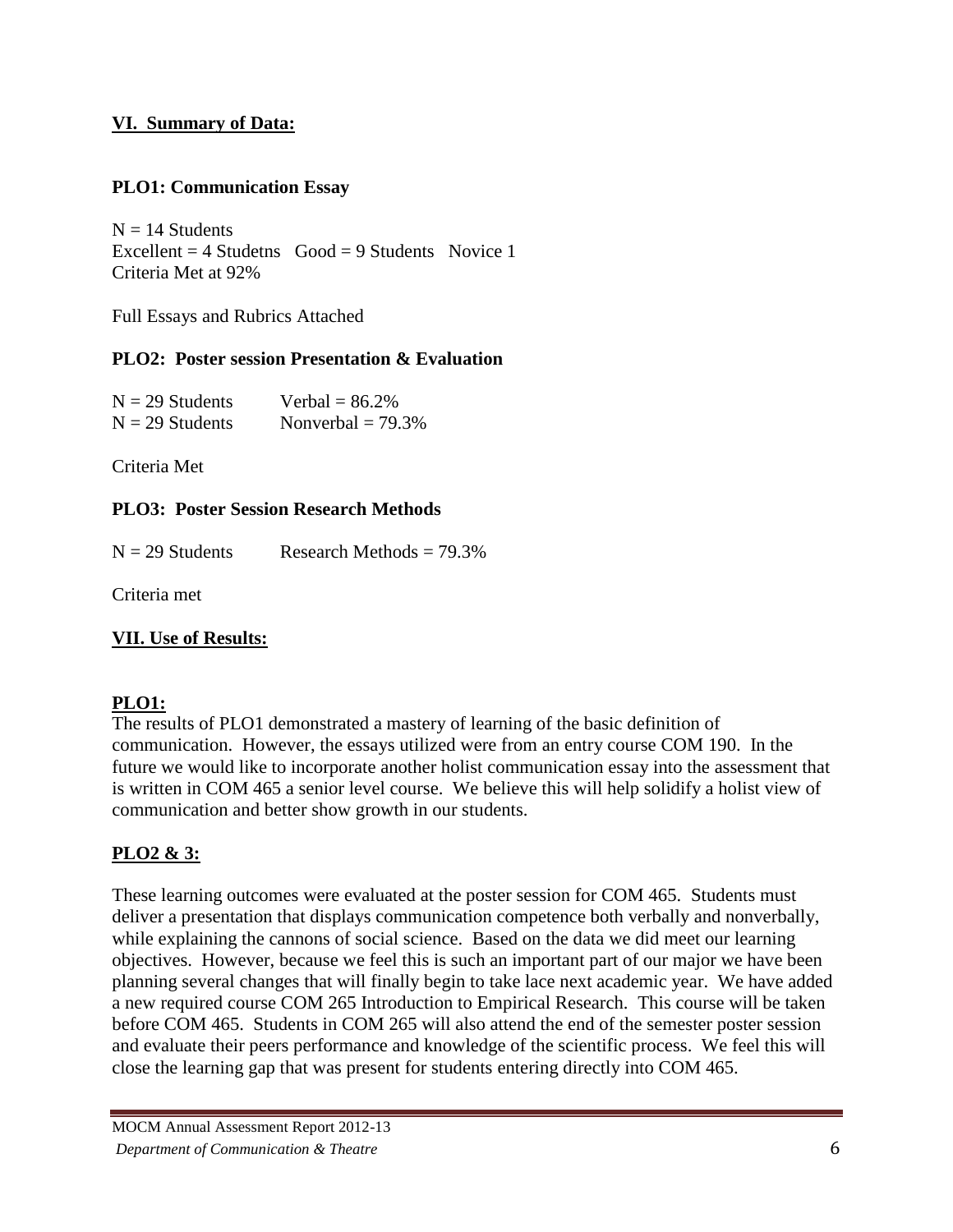# **COM465 Research Projects Rubric**

*Thursday, May 5, 2011 9:30–10:45 am*

Students: \_\_\_\_\_\_\_\_\_\_\_\_\_\_\_\_\_\_\_\_\_\_\_\_\_\_\_\_\_\_\_\_\_\_\_\_\_\_\_\_\_\_\_\_\_\_\_\_\_\_\_\_\_

Project Title:

**Grading Scale: 1 or 2 = Unacceptable – does not meet minimum expectations. 3, 4, 5 = Good, average work – satisfies basic research canons. 6 or 7 = Superior – exceeds expectations for undergraduate work.**

*Instructions to Evaluators: Based upon what you see in the handout and poster and what you hear in the brief oral presentation (and any follow-up questions you or others may ask), please respond to the following items.*

(1). Research Project: Degree to which project 1 2 3 4 5 6 7 seems to satisfy the canons of social science research design, procedures, and analysis.

Comment:

(2). Poster Session: Sufficient detail concerning 1 2 3 4 5 6 7 problem/issue, hypothesis or RQ, method, sample, results and is aesthetically pleasing.

Comment:

(3). Oral Presentation: Appropriate verbal 1 2 3 4 5 6 7 fluency, energy, and eye contact with few (if any) nonverbal distractions.

Comment: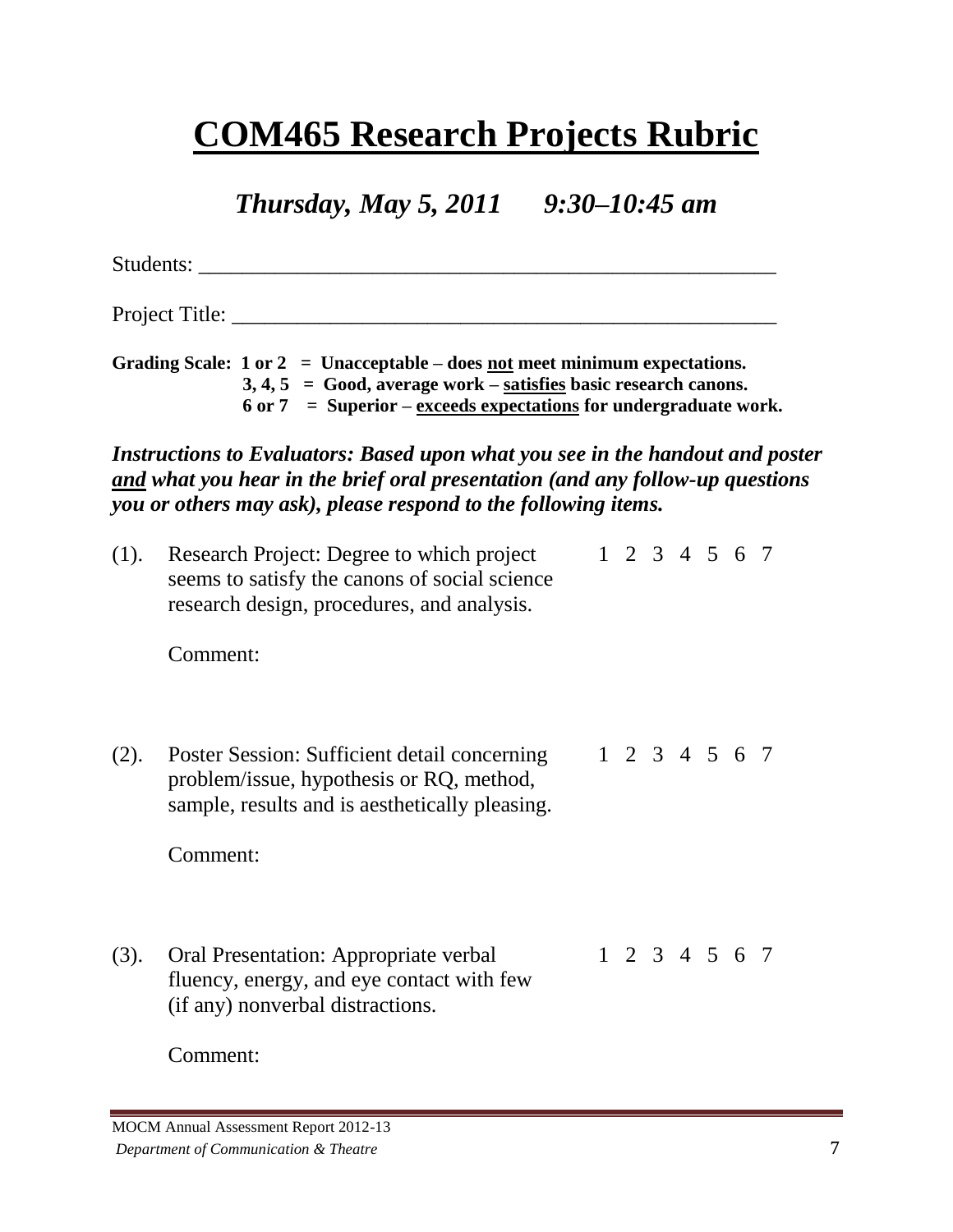# **Communication Essay Rubric**

| Criteria                                                                                       | Inadequate                                                                                                                                                                             | <b>Novice</b>                                                                                                                                                                                                                           | Good                                                                                                                                                                                                                                       | <b>Excellent</b>                                                                                                                                                                                |
|------------------------------------------------------------------------------------------------|----------------------------------------------------------------------------------------------------------------------------------------------------------------------------------------|-----------------------------------------------------------------------------------------------------------------------------------------------------------------------------------------------------------------------------------------|--------------------------------------------------------------------------------------------------------------------------------------------------------------------------------------------------------------------------------------------|-------------------------------------------------------------------------------------------------------------------------------------------------------------------------------------------------|
| Defines &<br><b>Explains</b><br>Communication<br>as a negotiation of<br>meaning.               | Lacks understanding of<br>concepts, terms, and<br>important ideas in<br>defining<br>communication.<br>Uses irrelevant social<br>science ideas.                                         | Definition of<br>communication illustrates<br>some understanding of what<br>is communication. Leaves<br>out critical components of<br>the definition. Lacks<br>holistic development of<br>communication as a<br>negotiation of meaning. | Definition includes basic<br>concepts of<br>communication. Some<br>development of a holistic<br>view of communication as<br>a negotiation of meaning.                                                                                      | Definition includes<br>basic and advanced<br>concepts, terms, and<br>ideas. Develops a<br>holistic understanding of<br>communication as a<br>negotiation of meaning.                            |
| <b>Utilizes</b><br>communication<br>theory to support<br>the understanding<br>of communication | Lacks ability to<br>recognize relationships<br>in defining and<br>utilizing<br>communication.<br>Connection of<br>definition to practice is<br>not present. Does not<br>support ideas. | Can describe similarities<br>and differences and<br>recognize simple links.<br>Minimal support and<br>evidence. Lacks ability to<br>relate and integrate multiple<br>concepts involved in<br>communication.                             | Recognizes links among<br>definition and practice and<br>can formulate<br>generalizations about<br>collections or sets of items<br>in communication.<br>General assimilation of<br>material. Evidence and<br>support is present for ideas. | Uses theory to<br>illuminate relationships<br>among diverse concepts<br>in the understanding of<br>communication. Full<br>synthesis the material.<br>Multiple forms of<br>evidence and support. |
| <b>Demonstrates</b><br>clearly what is and<br>what is not<br>communication                     | Does not give specific<br>examples and<br>parameters of<br>communication. No<br>implications are drawn<br>about communication.                                                         | Few examples to articulate<br>what is communication.<br>Ideas are vague. Few<br>implications discussed and<br>presented.                                                                                                                | Gives clear examples and<br>parameters of what is<br>communication. General<br>imlications are drawn and<br>supported.                                                                                                                     | Clear and specific<br>parameters are present.<br>Several detailed<br>implications are<br>supported and drawn<br>about what is and is not<br>communication.                                      |